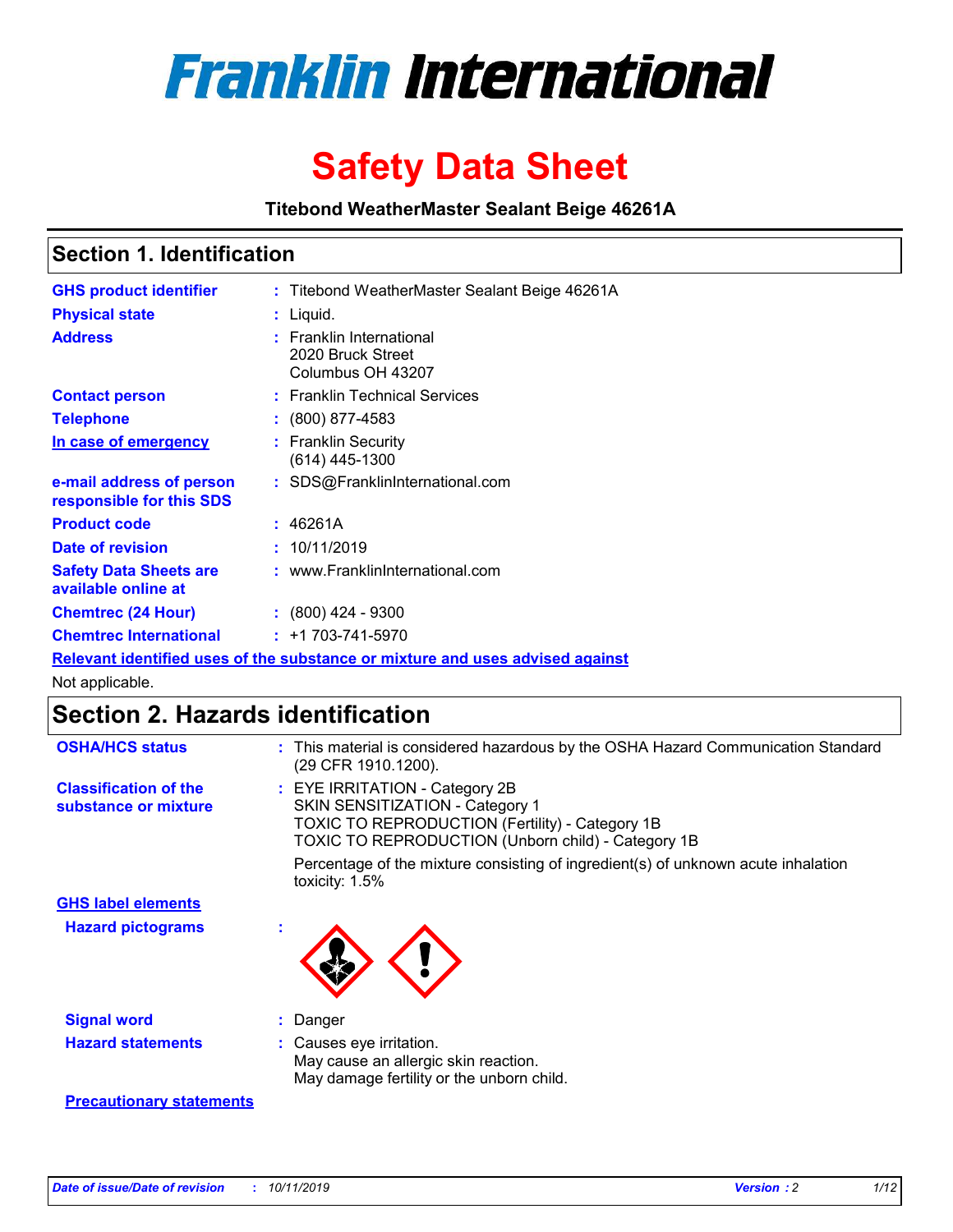# **Section 2. Hazards identification**

| <b>Prevention</b>                          | : Obtain special instructions before use. Do not handle until all safety precautions have<br>been read and understood. Wear protective gloves. Wear eye or face protection.<br>Wear protective clothing. Avoid breathing vapor. Wash hands thoroughly after handling.<br>Contaminated work clothing must not be allowed out of the workplace.                                                        |
|--------------------------------------------|------------------------------------------------------------------------------------------------------------------------------------------------------------------------------------------------------------------------------------------------------------------------------------------------------------------------------------------------------------------------------------------------------|
| <b>Response</b>                            | : IF exposed or concerned: Get medical attention. IF ON SKIN: Wash with plenty of<br>soap and water. Wash contaminated clothing before reuse. If skin irritation or rash<br>occurs: Get medical attention. IF IN EYES: Rinse cautiously with water for several<br>minutes. Remove contact lenses, if present and easy to do. Continue rinsing. If eye<br>irritation persists: Get medical attention. |
| <b>Storage</b>                             | : Store locked up.                                                                                                                                                                                                                                                                                                                                                                                   |
| <b>Disposal</b>                            | : Dispose of contents and container in accordance with all local, regional, national and<br>international regulations.                                                                                                                                                                                                                                                                               |
| <b>Hazards not otherwise</b><br>classified | : Product generates methanol during cure.                                                                                                                                                                                                                                                                                                                                                            |
|                                            |                                                                                                                                                                                                                                                                                                                                                                                                      |

# **Section 3. Composition/information on ingredients**

| <b>Substance/mixture</b><br>Mixture                  |                   |                     |
|------------------------------------------------------|-------------------|---------------------|
| <b>Ingredient name</b>                               | $\frac{9}{6}$     | <b>CAS number</b>   |
| 3-aminopropyltriethoxysilane<br>Dibutyltin dilaurate | l≤3<br>$\leq 0.3$ | 919-30-2<br>77-58-7 |

Any concentration shown as a range is to protect confidentiality or is due to batch variation.

**There are no additional ingredients present which, within the current knowledge of the supplier and in the concentrations applicable, are classified as hazardous to health or the environment and hence require reporting in this section.**

**Occupational exposure limits, if available, are listed in Section 8.**

# **Section 4. First aid measures**

| <b>Description of necessary first aid measures</b> |                                                                                                                                                                                                                                                                                                                                                                                                                                                                                                                                                                                                                                                                                                                                                                           |  |  |  |
|----------------------------------------------------|---------------------------------------------------------------------------------------------------------------------------------------------------------------------------------------------------------------------------------------------------------------------------------------------------------------------------------------------------------------------------------------------------------------------------------------------------------------------------------------------------------------------------------------------------------------------------------------------------------------------------------------------------------------------------------------------------------------------------------------------------------------------------|--|--|--|
| <b>Eye contact</b>                                 | : Immediately flush eyes with plenty of water, occasionally lifting the upper and lower<br>eyelids. Check for and remove any contact lenses. Continue to rinse for at least 10<br>minutes. If irritation persists, get medical attention.                                                                                                                                                                                                                                                                                                                                                                                                                                                                                                                                 |  |  |  |
| <b>Inhalation</b>                                  | : Remove victim to fresh air and keep at rest in a position comfortable for breathing. If<br>not breathing, if breathing is irregular or if respiratory arrest occurs, provide artificial<br>respiration or oxygen by trained personnel. It may be dangerous to the person providing<br>aid to give mouth-to-mouth resuscitation. Get medical attention. If unconscious, place<br>in recovery position and get medical attention immediately. Maintain an open airway.<br>Loosen tight clothing such as a collar, tie, belt or waistband. In case of inhalation of<br>decomposition products in a fire, symptoms may be delayed. The exposed person may<br>need to be kept under medical surveillance for 48 hours.                                                       |  |  |  |
| <b>Skin contact</b>                                | : Wash with plenty of soap and water. Remove contaminated clothing and shoes. Wash<br>contaminated clothing thoroughly with water before removing it, or wear gloves.<br>Continue to rinse for at least 10 minutes. Get medical attention. In the event of any<br>complaints or symptoms, avoid further exposure. Wash clothing before reuse. Clean<br>shoes thoroughly before reuse.                                                                                                                                                                                                                                                                                                                                                                                     |  |  |  |
| <b>Ingestion</b>                                   | : Wash out mouth with water. Remove dentures if any. Remove victim to fresh air and<br>keep at rest in a position comfortable for breathing. If material has been swallowed and<br>the exposed person is conscious, give small quantities of water to drink. Stop if the<br>exposed person feels sick as vomiting may be dangerous. Do not induce vomiting<br>unless directed to do so by medical personnel. If vomiting occurs, the head should be<br>kept low so that vomit does not enter the lungs. Get medical attention. Never give<br>anything by mouth to an unconscious person. If unconscious, place in recovery position<br>and get medical attention immediately. Maintain an open airway. Loosen tight clothing<br>such as a collar, tie, belt or waistband. |  |  |  |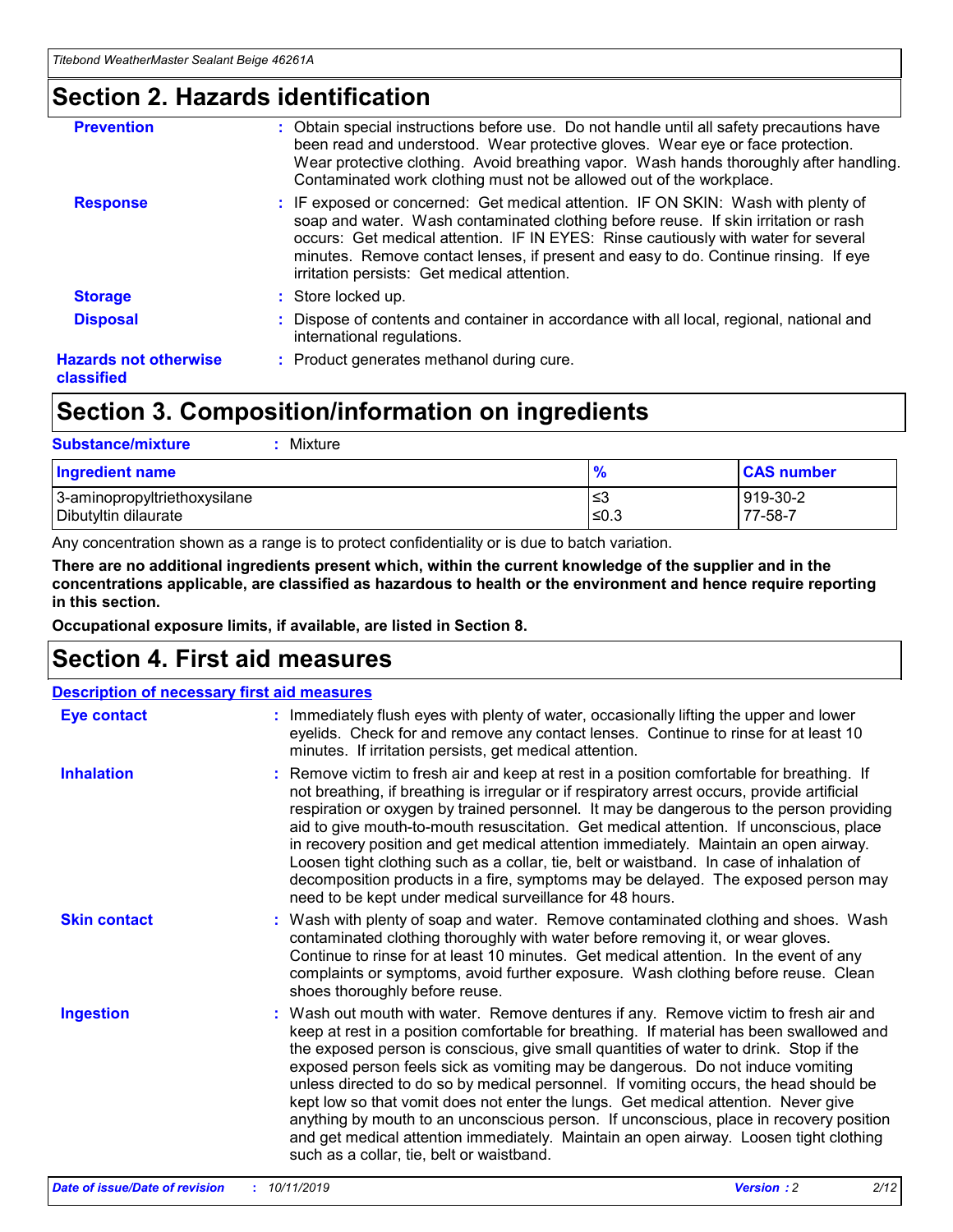# **Section 4. First aid measures**

| Most important symptoms/effects, acute and delayed |                                       |                                                                                                                                                                                                                                                                                                                                                                                                                 |  |  |  |
|----------------------------------------------------|---------------------------------------|-----------------------------------------------------------------------------------------------------------------------------------------------------------------------------------------------------------------------------------------------------------------------------------------------------------------------------------------------------------------------------------------------------------------|--|--|--|
|                                                    | <b>Potential acute health effects</b> |                                                                                                                                                                                                                                                                                                                                                                                                                 |  |  |  |
| <b>Eye contact</b>                                 |                                       | : May cause eye irritation.                                                                                                                                                                                                                                                                                                                                                                                     |  |  |  |
| <b>Inhalation</b>                                  |                                       | : No known significant effects or critical hazards.                                                                                                                                                                                                                                                                                                                                                             |  |  |  |
| <b>Skin contact</b>                                |                                       | : May cause skin irritation.                                                                                                                                                                                                                                                                                                                                                                                    |  |  |  |
| <b>Ingestion</b>                                   |                                       | : No known significant effects or critical hazards.                                                                                                                                                                                                                                                                                                                                                             |  |  |  |
| Over-exposure signs/symptoms                       |                                       |                                                                                                                                                                                                                                                                                                                                                                                                                 |  |  |  |
| <b>Eye contact</b>                                 |                                       | : Adverse symptoms may include the following:<br>irritation<br>watering<br>redness                                                                                                                                                                                                                                                                                                                              |  |  |  |
| <b>Inhalation</b>                                  |                                       | : Adverse symptoms may include the following:<br>reduced fetal weight<br>increase in fetal deaths<br>skeletal malformations                                                                                                                                                                                                                                                                                     |  |  |  |
| <b>Skin contact</b>                                |                                       | : Adverse symptoms may include the following:<br>irritation<br>redness<br>reduced fetal weight<br>increase in fetal deaths<br>skeletal malformations                                                                                                                                                                                                                                                            |  |  |  |
| <b>Ingestion</b>                                   |                                       | : Adverse symptoms may include the following:<br>reduced fetal weight<br>increase in fetal deaths<br>skeletal malformations                                                                                                                                                                                                                                                                                     |  |  |  |
|                                                    |                                       | <b>Indication of immediate medical attention and special treatment needed, if necessary</b>                                                                                                                                                                                                                                                                                                                     |  |  |  |
| <b>Notes to physician</b>                          |                                       | : In case of inhalation of decomposition products in a fire, symptoms may be delayed.<br>The exposed person may need to be kept under medical surveillance for 48 hours.                                                                                                                                                                                                                                        |  |  |  |
| <b>Specific treatments</b>                         |                                       | : No specific treatment.                                                                                                                                                                                                                                                                                                                                                                                        |  |  |  |
| <b>Protection of first-aiders</b>                  |                                       | : No action shall be taken involving any personal risk or without suitable training. If it is<br>suspected that fumes are still present, the rescuer should wear an appropriate mask or<br>self-contained breathing apparatus. It may be dangerous to the person providing aid to<br>give mouth-to-mouth resuscitation. Wash contaminated clothing thoroughly with water<br>before removing it, or wear gloves. |  |  |  |

**See toxicological information (Section 11)**

# **Section 5. Fire-fighting measures**

| <b>Extinguishing media</b>                             |                                                                                                                                                                                                     |
|--------------------------------------------------------|-----------------------------------------------------------------------------------------------------------------------------------------------------------------------------------------------------|
| <b>Suitable extinguishing</b><br>media                 | : Use an extinguishing agent suitable for the surrounding fire.                                                                                                                                     |
| <b>Unsuitable extinguishing</b><br>media               | : None known.                                                                                                                                                                                       |
| <b>Specific hazards arising</b><br>from the chemical   | : In a fire or if heated, a pressure increase will occur and the container may burst.                                                                                                               |
| <b>Hazardous thermal</b><br>decomposition products     | : Decomposition products may include the following materials:<br>carbon dioxide<br>carbon monoxide<br>nitrogen oxides<br>metal oxide/oxides                                                         |
| <b>Special protective actions</b><br>for fire-fighters | : Promptly isolate the scene by removing all persons from the vicinity of the incident if<br>there is a fire. No action shall be taken involving any personal risk or without suitable<br>training. |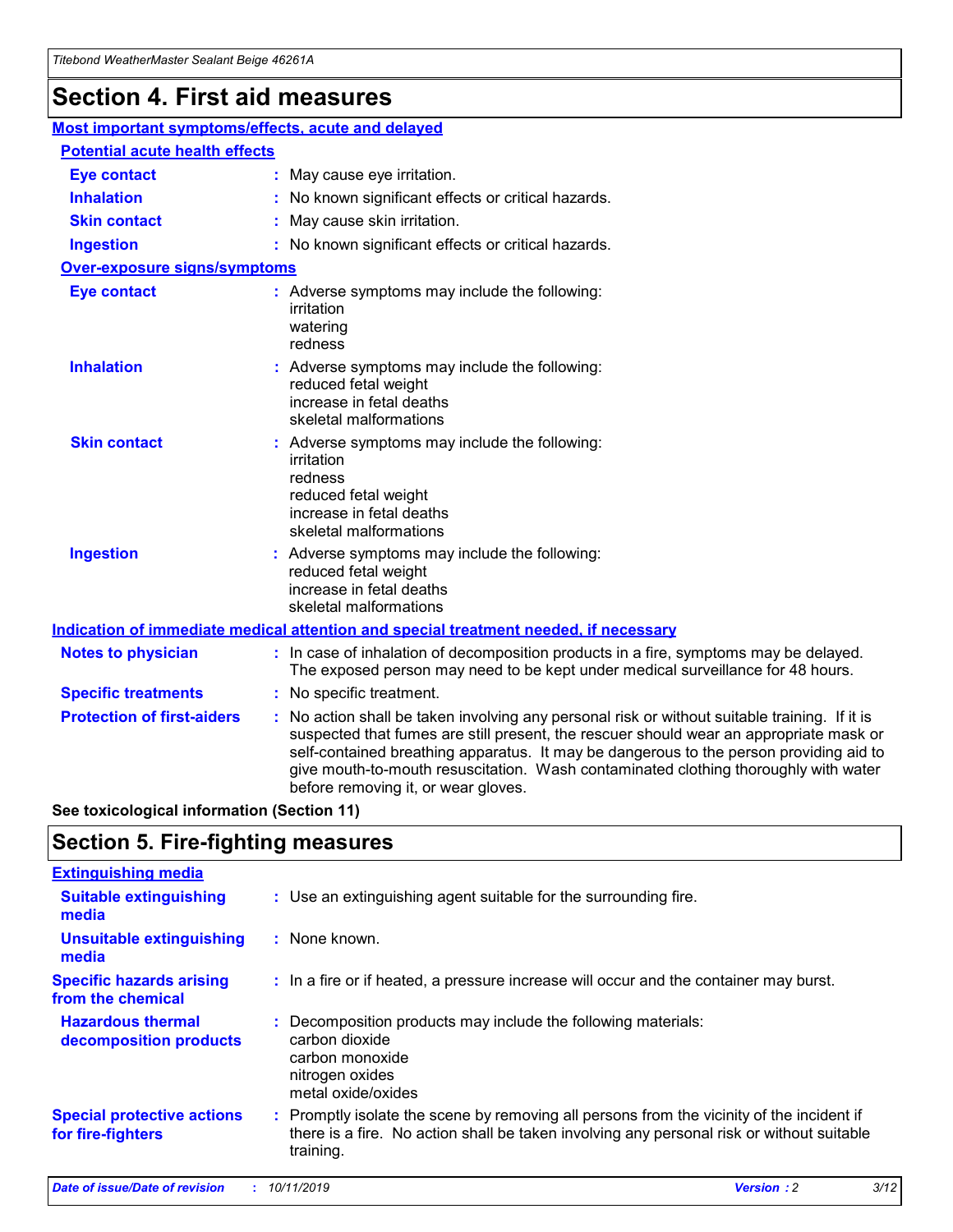## **Section 5. Fire-fighting measures**

**Special protective equipment for fire-fighters** Fire-fighters should wear appropriate protective equipment and self-contained breathing **:** apparatus (SCBA) with a full face-piece operated in positive pressure mode.

## **Section 6. Accidental release measures**

#### **Personal precautions, protective equipment and emergency procedures**

| For non-emergency<br>personnel                               | : No action shall be taken involving any personal risk or without suitable training.<br>Evacuate surrounding areas. Keep unnecessary and unprotected personnel from<br>entering. Do not touch or walk through spilled material. Avoid breathing vapor or mist.<br>Provide adequate ventilation. Wear appropriate respirator when ventilation is<br>inadequate. Put on appropriate personal protective equipment.                                                                                                                                                                                                                                                                                             |
|--------------------------------------------------------------|--------------------------------------------------------------------------------------------------------------------------------------------------------------------------------------------------------------------------------------------------------------------------------------------------------------------------------------------------------------------------------------------------------------------------------------------------------------------------------------------------------------------------------------------------------------------------------------------------------------------------------------------------------------------------------------------------------------|
|                                                              | For emergency responders : If specialized clothing is required to deal with the spillage, take note of any information in<br>Section 8 on suitable and unsuitable materials. See also the information in "For non-<br>emergency personnel".                                                                                                                                                                                                                                                                                                                                                                                                                                                                  |
| <b>Environmental precautions</b>                             | : Avoid dispersal of spilled material and runoff and contact with soil, waterways, drains<br>and sewers. Inform the relevant authorities if the product has caused environmental<br>pollution (sewers, waterways, soil or air).                                                                                                                                                                                                                                                                                                                                                                                                                                                                              |
| <b>Methods and materials for containment and cleaning up</b> |                                                                                                                                                                                                                                                                                                                                                                                                                                                                                                                                                                                                                                                                                                              |
| <b>Small spill</b>                                           | : Stop leak if without risk. Move containers from spill area. Dilute with water and mop up<br>if water-soluble. Alternatively, or if water-insoluble, absorb with an inert dry material and<br>place in an appropriate waste disposal container. Dispose of via a licensed waste<br>disposal contractor.                                                                                                                                                                                                                                                                                                                                                                                                     |
| <b>Large spill</b>                                           | : Stop leak if without risk. Move containers from spill area. Approach release from<br>upwind. Prevent entry into sewers, water courses, basements or confined areas. Wash<br>spillages into an effluent treatment plant or proceed as follows. Contain and collect<br>spillage with non-combustible, absorbent material e.g. sand, earth, vermiculite or<br>diatomaceous earth and place in container for disposal according to local regulations<br>(see Section 13). Dispose of via a licensed waste disposal contractor. Contaminated<br>absorbent material may pose the same hazard as the spilled product. Note: see<br>Section 1 for emergency contact information and Section 13 for waste disposal. |

# **Section 7. Handling and storage**

| <b>Precautions for safe handling</b>                                             |                                                                                                                                                                                                                                                                                                                                                                                                                                                                                                                                                                                                                                                                                                                                                                                                                                                  |
|----------------------------------------------------------------------------------|--------------------------------------------------------------------------------------------------------------------------------------------------------------------------------------------------------------------------------------------------------------------------------------------------------------------------------------------------------------------------------------------------------------------------------------------------------------------------------------------------------------------------------------------------------------------------------------------------------------------------------------------------------------------------------------------------------------------------------------------------------------------------------------------------------------------------------------------------|
| <b>Protective measures</b>                                                       | : Put on appropriate personal protective equipment (see Section 8). Persons with a<br>history of skin sensitization problems should not be employed in any process in which<br>this product is used. Avoid exposure - obtain special instructions before use. Avoid<br>exposure during pregnancy. Do not handle until all safety precautions have been read<br>and understood. Do not get in eyes or on skin or clothing. Do not ingest. Avoid<br>breathing vapor or mist. If during normal use the material presents a respiratory hazard,<br>use only with adequate ventilation or wear appropriate respirator. Keep in the original<br>container or an approved alternative made from a compatible material, kept tightly<br>closed when not in use. Empty containers retain product residue and can be hazardous.<br>Do not reuse container. |
| <b>Advice on general</b><br>occupational hygiene                                 | : Eating, drinking and smoking should be prohibited in areas where this material is<br>handled, stored and processed. Workers should wash hands and face before eating,<br>drinking and smoking. Remove contaminated clothing and protective equipment before<br>entering eating areas. See also Section 8 for additional information on hygiene<br>measures.                                                                                                                                                                                                                                                                                                                                                                                                                                                                                    |
| <b>Conditions for safe storage,</b><br>including any<br><b>incompatibilities</b> | : Store between the following temperatures: 0 to 120 $\degree$ C (32 to 248 $\degree$ F). Store in<br>accordance with local regulations. Store in original container protected from direct<br>sunlight in a dry, cool and well-ventilated area, away from incompatible materials (see<br>Section 10) and food and drink. Store locked up. Keep container tightly closed and<br>sealed until ready for use. Containers that have been opened must be carefully<br>resealed and kept upright to prevent leakage. Do not store in unlabeled containers.<br>Use appropriate containment to avoid environmental contamination. See Section 10 for<br>incompatible materials before handling or use.                                                                                                                                                   |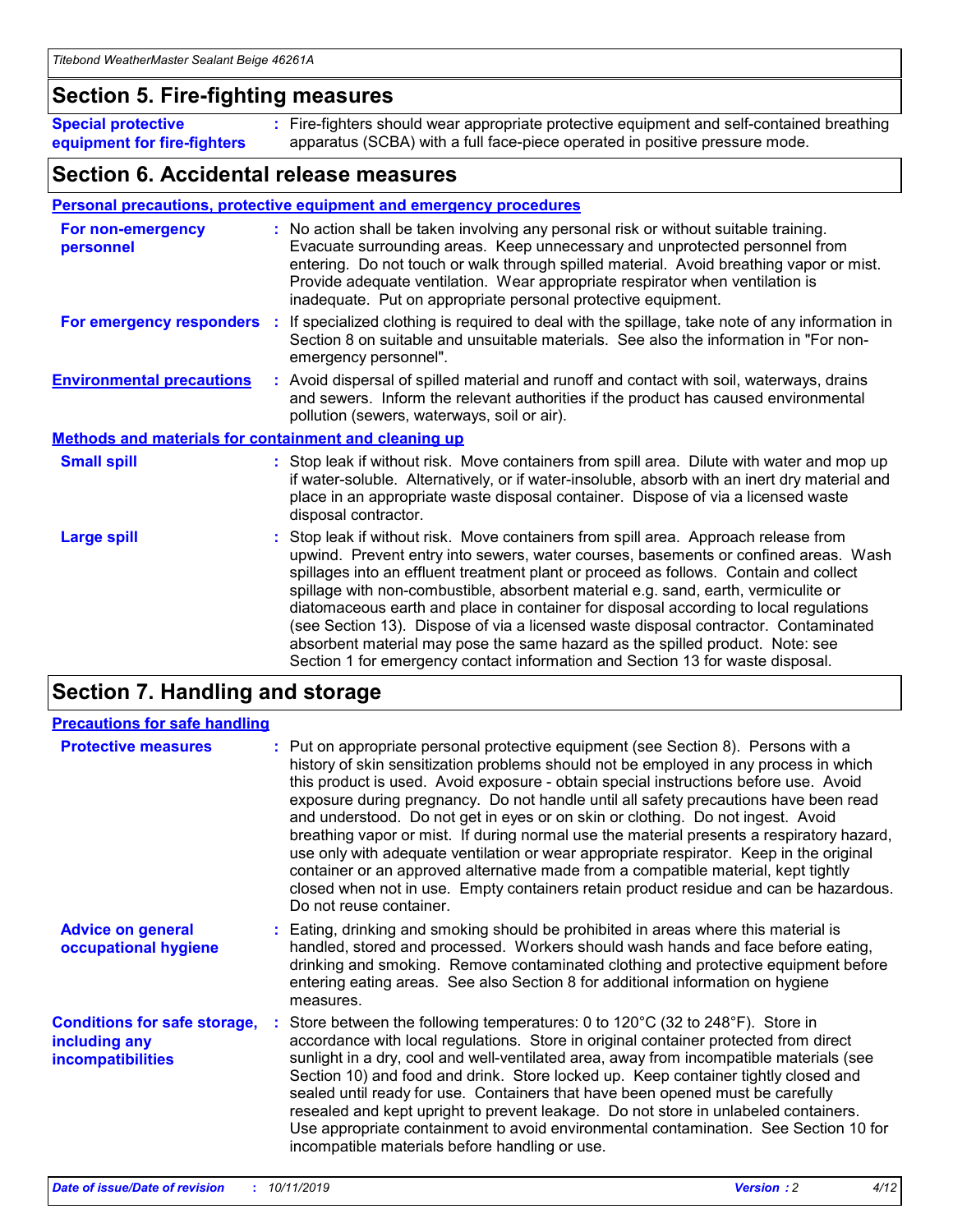# **Section 8. Exposure controls/personal protection**

#### **Control parameters**

#### **Occupational exposure limits**

| <b>Ingredient name</b>                               |    |                        | <b>Exposure limits</b>                                                                                                                                                                                                                                                                                                                                                                                                                                                                                                                                                                                                 |
|------------------------------------------------------|----|------------------------|------------------------------------------------------------------------------------------------------------------------------------------------------------------------------------------------------------------------------------------------------------------------------------------------------------------------------------------------------------------------------------------------------------------------------------------------------------------------------------------------------------------------------------------------------------------------------------------------------------------------|
| 3-aminopropyltriethoxysilane<br>Dibutyltin dilaurate |    |                        | None.<br>ACGIH TLV (United States, 3/2019). Absorbed through skin.<br>Notes: as Sn<br>TWA: $0.1 \text{ mg/m}^3$ , (as Sn) 8 hours.<br>STEL: 0.2 mg/m <sup>3</sup> , (as Sn) 15 minutes.<br>NIOSH REL (United States, 10/2016). Absorbed through skin.<br>Notes: as Sn<br>TWA: 0.1 mg/m <sup>3</sup> , (as Sn) 10 hours.<br>OSHA PEL (United States, 5/2018). Notes: as Sn<br>TWA: 0.1 mg/m <sup>3</sup> , (as Sn) 8 hours.<br>OSHA PEL 1989 (United States, 3/1989). Absorbed through skin.<br>Notes: measured as Sn<br>TWA: 0.1 mg/m <sup>3</sup> , (measured as Sn) 8 hours. Form: Organic                           |
| <b>Appropriate engineering</b><br>controls           |    |                        | : If user operations generate dust, fumes, gas, vapor or mist, use process enclosures,<br>local exhaust ventilation or other engineering controls to keep worker exposure to<br>airborne contaminants below any recommended or statutory limits.                                                                                                                                                                                                                                                                                                                                                                       |
| <b>Environmental exposure</b><br>controls            |    |                        | Emissions from ventilation or work process equipment should be checked to ensure<br>they comply with the requirements of environmental protection legislation. In some<br>cases, fume scrubbers, filters or engineering modifications to the process equipment<br>will be necessary to reduce emissions to acceptable levels.                                                                                                                                                                                                                                                                                          |
| <b>Individual protection measures</b>                |    |                        |                                                                                                                                                                                                                                                                                                                                                                                                                                                                                                                                                                                                                        |
| <b>Hygiene measures</b>                              |    |                        | : Wash hands, forearms and face thoroughly after handling chemical products, before<br>eating, smoking and using the lavatory and at the end of the working period.<br>Appropriate techniques should be used to remove potentially contaminated clothing.<br>Contaminated work clothing should not be allowed out of the workplace. Wash<br>contaminated clothing before reusing. Ensure that eyewash stations and safety<br>showers are close to the workstation location.                                                                                                                                            |
| <b>Eye/face protection</b>                           |    |                        | Safety eyewear complying with an approved standard should be used when a risk<br>assessment indicates this is necessary to avoid exposure to liquid splashes, mists,<br>gases or dusts. If contact is possible, the following protection should be worn, unless<br>the assessment indicates a higher degree of protection: chemical splash goggles.                                                                                                                                                                                                                                                                    |
| <b>Skin protection</b>                               |    |                        |                                                                                                                                                                                                                                                                                                                                                                                                                                                                                                                                                                                                                        |
| <b>Hand protection</b>                               |    |                        | : Chemical-resistant, impervious gloves complying with an approved standard should be<br>worn at all times when handling chemical products if a risk assessment indicates this is<br>necessary. Considering the parameters specified by the glove manufacturer, check<br>during use that the gloves are still retaining their protective properties. It should be<br>noted that the time to breakthrough for any glove material may be different for different<br>glove manufacturers. In the case of mixtures, consisting of several substances, the<br>protection time of the gloves cannot be accurately estimated. |
| <b>Body protection</b>                               |    | handling this product. | Personal protective equipment for the body should be selected based on the task being<br>performed and the risks involved and should be approved by a specialist before                                                                                                                                                                                                                                                                                                                                                                                                                                                |
| <b>Other skin protection</b>                         |    |                        | : Appropriate footwear and any additional skin protection measures should be selected<br>based on the task being performed and the risks involved and should be approved by a<br>specialist before handling this product.                                                                                                                                                                                                                                                                                                                                                                                              |
| <b>Respiratory protection</b>                        | ÷. | aspects of use.        | Based on the hazard and potential for exposure, select a respirator that meets the<br>appropriate standard or certification. Respirators must be used according to a<br>respiratory protection program to ensure proper fitting, training, and other important                                                                                                                                                                                                                                                                                                                                                         |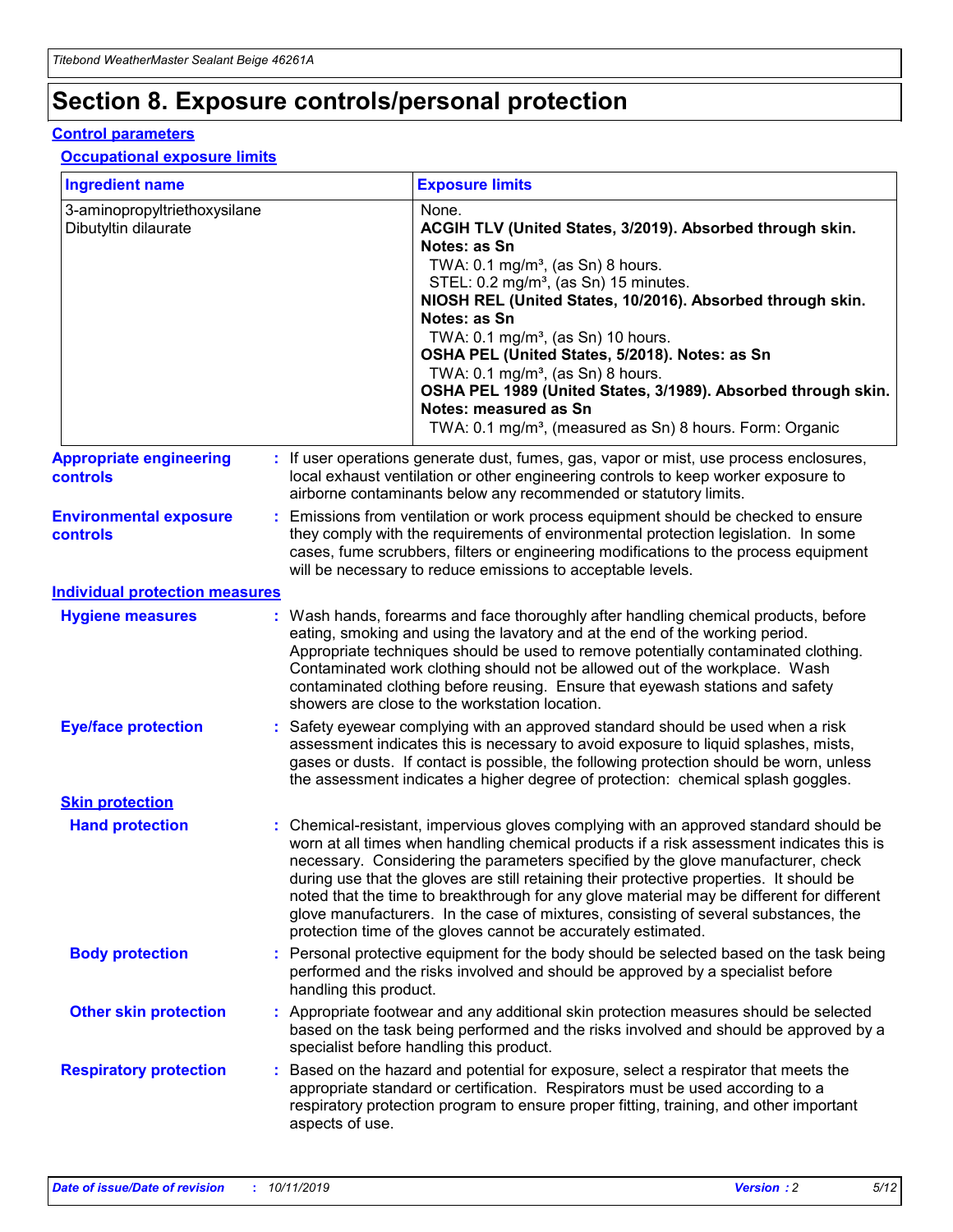## **Section 9. Physical and chemical properties**

#### **Appearance**

| <b>Physical state</b>                             | : Liquid. [Paste.]                                                |
|---------------------------------------------------|-------------------------------------------------------------------|
| Color                                             | Beige.                                                            |
| Odor                                              | None [Slight]                                                     |
| <b>Odor threshold</b>                             | : Not available.                                                  |
| pH                                                | : Not applicable.                                                 |
| <b>Melting point</b>                              | : Not available.                                                  |
| <b>Boiling point</b>                              | : $>100^{\circ}$ C ( $>212^{\circ}$ F)                            |
| <b>Flash point</b>                                | : Closed cup: $>200^{\circ}$ C ( $>392^{\circ}$ F) [Setaflash.]   |
| <b>Evaporation rate</b>                           | $:$ <1 (butyl acetate = 1)                                        |
| <b>Flammability (solid, gas)</b>                  | : Not available.                                                  |
| Lower and upper explosive<br>(flammable) limits   | : Not available.                                                  |
| <b>VOC (less water, less</b><br>exempt solvents)  | $: 0$ g/l                                                         |
| <b>Volatility</b>                                 | $: 0\%$ (w/w)                                                     |
| <b>Vapor density</b>                              | : Not available.                                                  |
| <b>Relative density</b>                           | : 1.4329                                                          |
| <b>Solubility</b>                                 | : Insoluble in the following materials: cold water and hot water. |
| <b>Solubility in water</b>                        | : Not available.                                                  |
| <b>Partition coefficient: n-</b><br>octanol/water | : Not available.                                                  |
| <b>Auto-ignition temperature</b>                  | : Not available.                                                  |
| <b>Decomposition temperature</b>                  | : Not available.                                                  |
| <b>Viscosity</b>                                  | : Not available.                                                  |

# **Section 10. Stability and reactivity**

| <b>Reactivity</b>                            |    | : No specific test data related to reactivity available for this product or its ingredients.            |
|----------------------------------------------|----|---------------------------------------------------------------------------------------------------------|
| <b>Chemical stability</b>                    |    | : The product is stable.                                                                                |
| <b>Possibility of hazardous</b><br>reactions |    | : Under normal conditions of storage and use, hazardous reactions will not occur.                       |
| <b>Conditions to avoid</b>                   |    | : No specific data.                                                                                     |
| <b>Incompatible materials</b>                | ٠. | No specific data.                                                                                       |
| <b>Hazardous decomposition</b><br>products   | ÷. | Under normal conditions of storage and use, hazardous decomposition products should<br>not be produced. |

# **Section 11. Toxicological information**

## **Information on toxicological effects**

#### **Acute toxicity**

| <b>Product/ingredient name</b> | <b>Result</b>           | <b>Species</b> | <b>Dose</b>                | <b>Exposure</b> |
|--------------------------------|-------------------------|----------------|----------------------------|-----------------|
| 3-aminopropyltriethoxysilane   | <b>ILD50 Dermal</b>     | Rabbit         | 4.29 g/kg                  |                 |
| Dibutyltin dilaurate           | ILD50 Oral<br>LD50 Oral | Rat<br>Rat     | $1.57$ g/kg<br>175 $mg/kg$ |                 |
|                                |                         |                |                            |                 |

**Irritation/Corrosion**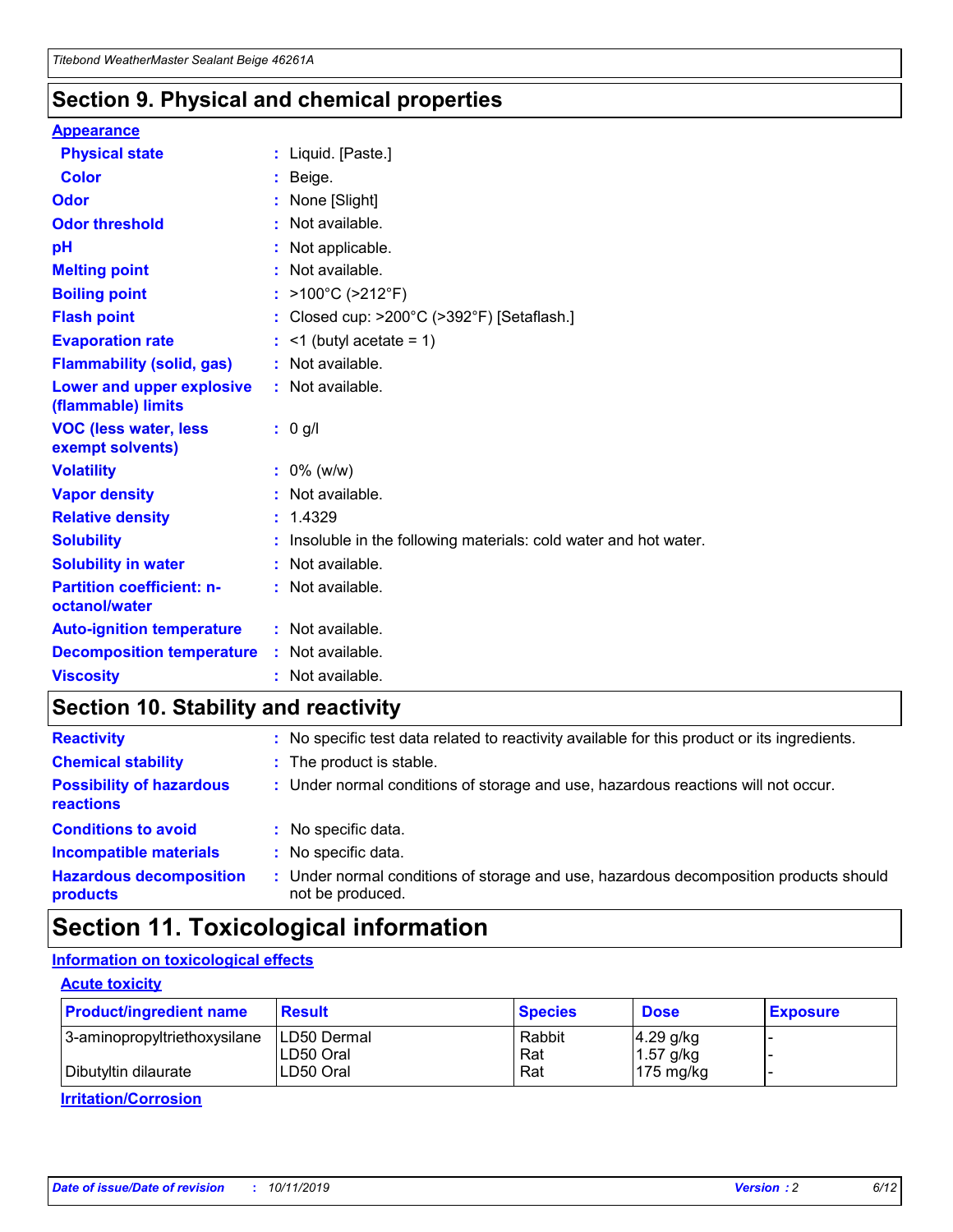# **Section 11. Toxicological information**

| <b>Product/ingredient name</b> | <b>Result</b>            | <b>Species</b> | <b>Score</b> | <b>Exposure</b>           | <b>Observation</b> |
|--------------------------------|--------------------------|----------------|--------------|---------------------------|--------------------|
| 3-aminopropyltriethoxysilane   | Eyes - Mild irritant     | Rabbit         |              | $100$ mg                  |                    |
|                                | Eyes - Severe irritant   | Rabbit         |              | 24 hours 750              |                    |
|                                |                          |                |              | ug                        |                    |
|                                | Skin - Severe irritant   | Rabbit         |              | 24 hours 5                | -                  |
| Dibutyltin dilaurate           | Eyes - Moderate irritant | Rabbit         |              | mg<br><b>24 hours 100</b> |                    |
|                                |                          |                |              | mg                        |                    |
|                                | Skin - Severe irritant   | Rabbit         |              | 500 mg                    | -                  |

### **Sensitization**

Not available.

#### **Mutagenicity**

Not available.

#### **Carcinogenicity**

Not available.

#### **Reproductive toxicity**

Not available.

#### **Teratogenicity**

Not available.

#### **Specific target organ toxicity (single exposure)**

Not available.

#### **Specific target organ toxicity (repeated exposure)**

| <b>Name</b>                                                                  |                                                                                                                             | <b>Category</b> | <b>Route of</b><br>exposure  | <b>Target organs</b> |
|------------------------------------------------------------------------------|-----------------------------------------------------------------------------------------------------------------------------|-----------------|------------------------------|----------------------|
| Dibutyltin dilaurate                                                         |                                                                                                                             | Category 1      | $\qquad \qquad \blacksquare$ | respiratory system   |
| <b>Aspiration hazard</b><br>Not available.                                   |                                                                                                                             |                 |                              |                      |
| <b>Information on the likely</b><br>routes of exposure                       | : Not available.                                                                                                            |                 |                              |                      |
| <b>Potential acute health effects</b>                                        |                                                                                                                             |                 |                              |                      |
| <b>Eye contact</b>                                                           | : May cause eye irritation.                                                                                                 |                 |                              |                      |
| <b>Inhalation</b>                                                            | : No known significant effects or critical hazards.                                                                         |                 |                              |                      |
| <b>Skin contact</b>                                                          | : May cause skin irritation.                                                                                                |                 |                              |                      |
| <b>Ingestion</b>                                                             | : No known significant effects or critical hazards.                                                                         |                 |                              |                      |
| Symptoms related to the physical, chemical and toxicological characteristics |                                                                                                                             |                 |                              |                      |
| <b>Eye contact</b>                                                           | : Adverse symptoms may include the following:<br>irritation<br>watering<br>redness                                          |                 |                              |                      |
| <b>Inhalation</b>                                                            | : Adverse symptoms may include the following:<br>reduced fetal weight<br>increase in fetal deaths<br>skeletal malformations |                 |                              |                      |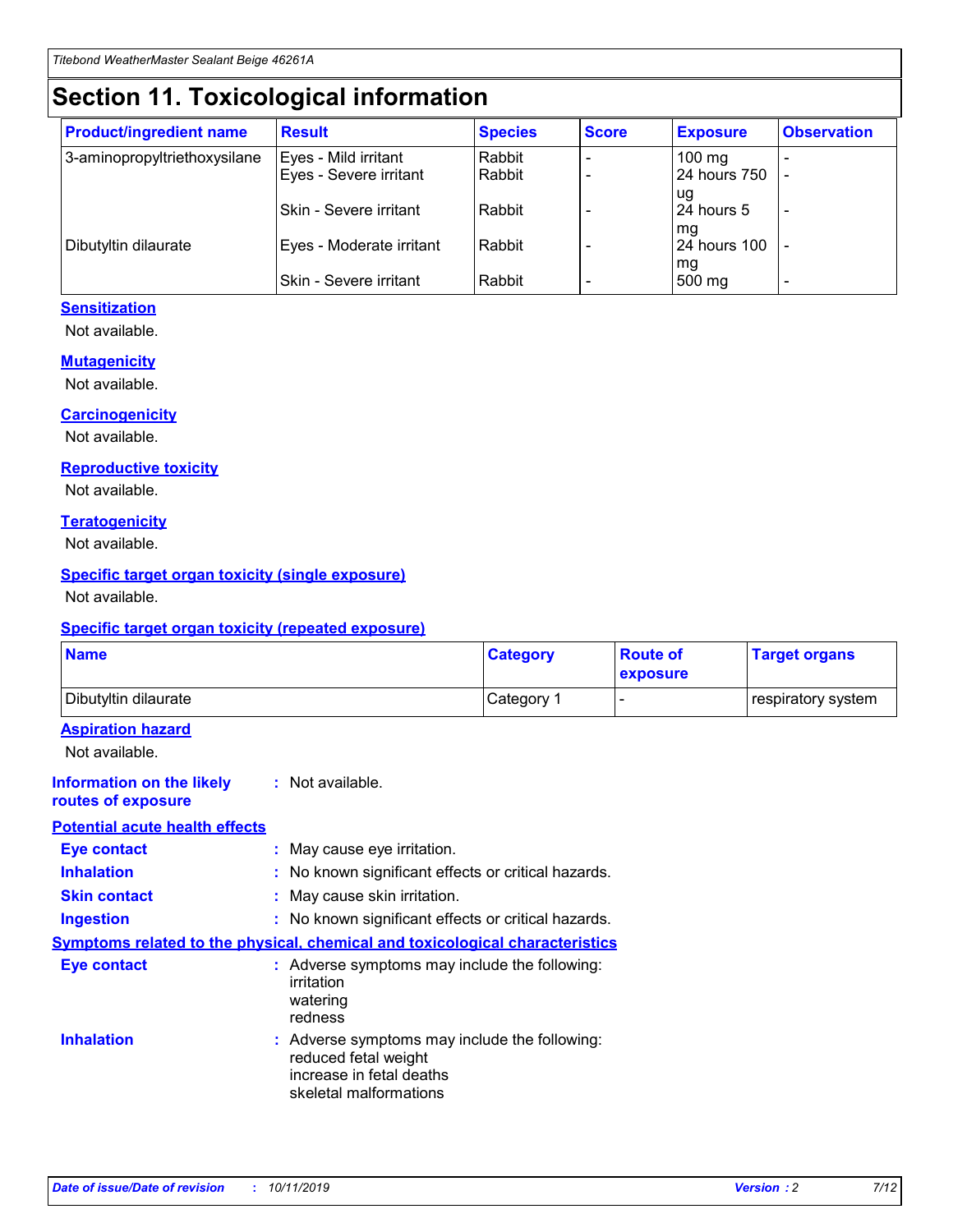# **Section 11. Toxicological information**

| <b>Skin contact</b>                     | : Adverse symptoms may include the following:                                                            |
|-----------------------------------------|----------------------------------------------------------------------------------------------------------|
|                                         | irritation                                                                                               |
|                                         | redness                                                                                                  |
|                                         | reduced fetal weight                                                                                     |
|                                         | increase in fetal deaths                                                                                 |
|                                         | skeletal malformations                                                                                   |
| <b>Ingestion</b>                        | : Adverse symptoms may include the following:                                                            |
|                                         | reduced fetal weight                                                                                     |
|                                         | increase in fetal deaths                                                                                 |
|                                         | skeletal malformations                                                                                   |
|                                         | Delayed and immediate effects and also chronic effects from short and long term exposure                 |
| <b>Short term exposure</b>              |                                                                                                          |
| <b>Potential immediate</b>              | : Not available.                                                                                         |
| effects                                 |                                                                                                          |
| <b>Potential delayed effects</b>        | : Not available.                                                                                         |
| Long term exposure                      |                                                                                                          |
| <b>Potential immediate</b>              | : Not available.                                                                                         |
| effects                                 |                                                                                                          |
| <b>Potential delayed effects</b>        | : Not available.                                                                                         |
| <b>Potential chronic health effects</b> |                                                                                                          |
| Not available.                          |                                                                                                          |
| <b>General</b>                          | : Once sensitized, a severe allergic reaction may occur when subsequently exposed to<br>very low levels. |
| <b>Carcinogenicity</b>                  | : No known significant effects or critical hazards.                                                      |
| <b>Mutagenicity</b>                     | : No known significant effects or critical hazards.                                                      |
| <b>Teratogenicity</b>                   | May damage the unborn child.                                                                             |
| <b>Developmental effects</b>            | : No known significant effects or critical hazards.                                                      |
| <b>Fertility effects</b>                | May damage fertility.                                                                                    |
| <b>Numerical measures of toxicity</b>   |                                                                                                          |
| <b>Acute toxicity estimates</b>         |                                                                                                          |
| الملحلة والمستحقق فالمرابط              |                                                                                                          |

Not available.

# **Section 12. Ecological information**

#### **Toxicity**

| <b>Product/ingredient name</b> | <b>Result</b>                     | <b>Species</b>                       | <b>Exposure</b> |
|--------------------------------|-----------------------------------|--------------------------------------|-----------------|
| Dibutyltin dilaurate           | Chronic EC10 > 2 mg/l Fresh water | Algae - Scenedesmus<br>I subspicatus | l 96 hours i    |

## **Persistence and degradability**

| <b>Product/ingredient name</b> | <b>Test</b>                                                                    | <b>Result</b>  |                   | <b>Dose</b> | <b>Inoculum</b>         |
|--------------------------------|--------------------------------------------------------------------------------|----------------|-------------------|-------------|-------------------------|
| Dibutyltin dilaurate           | OECD 301F<br>Ready<br>Biodegradability -<br>Manometric<br>Respirometry<br>Test | 23 % - 28 days |                   |             |                         |
| <b>Product/ingredient name</b> | <b>Aquatic half-life</b>                                                       |                | <b>Photolysis</b> |             | <b>Biodegradability</b> |
| Dibutyltin dilaurate           |                                                                                |                |                   |             | Inherent                |

## **Bioaccumulative potential**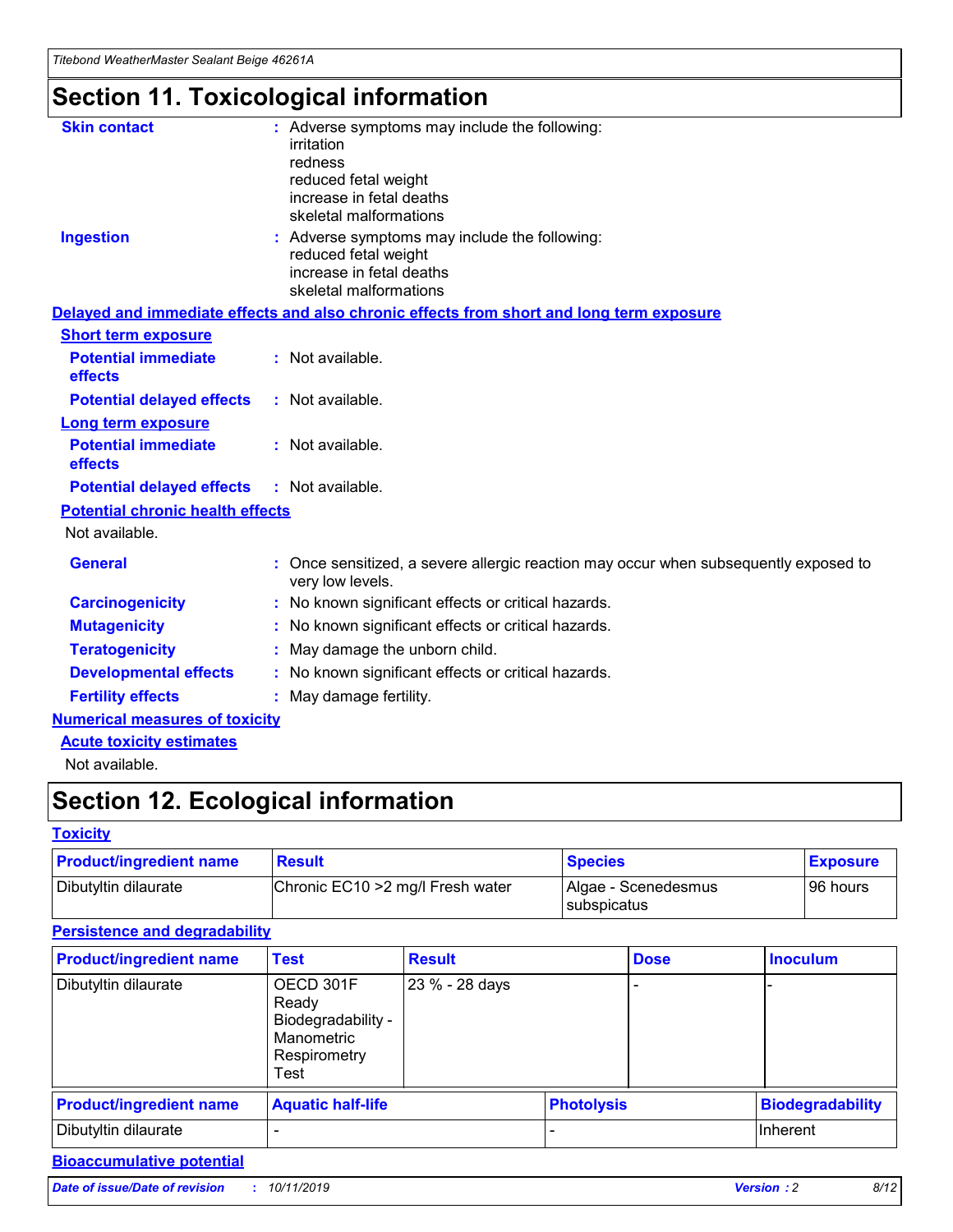# **Section 12. Ecological information**

| <b>Product/ingredient name</b> | $LoaPow$ | <b>BCF</b> | <b>Potential</b> |
|--------------------------------|----------|------------|------------------|
| 3-aminopropyltriethoxysilane   | 1.7      | 3.4        | low              |
| Dibutyltin dilaurate           | 4.44     | 2.91       | low              |

#### **Mobility in soil**

| <b>Soil/water partition</b><br>coefficient (K <sub>oc</sub> ) | : Not available.                                    |
|---------------------------------------------------------------|-----------------------------------------------------|
| <b>Other adverse effects</b>                                  | : No known significant effects or critical hazards. |

## **Section 13. Disposal considerations**

**Disposal methods :**

The generation of waste should be avoided or minimized wherever possible. Disposal of this product, solutions and any by-products should at all times comply with the requirements of environmental protection and waste disposal legislation and any regional local authority requirements. Dispose of surplus and non-recyclable products via a licensed waste disposal contractor. Waste should not be disposed of untreated to the sewer unless fully compliant with the requirements of all authorities with jurisdiction. Waste packaging should be recycled. Incineration or landfill should only be considered when recycling is not feasible. This material and its container must be disposed of in a safe way. Care should be taken when handling emptied containers that have not been cleaned or rinsed out. Empty containers or liners may retain some product residues. Avoid dispersal of spilled material and runoff and contact with soil, waterways, drains and sewers.

# **Section 14. Transport information**

|                                      | <b>DOT</b><br><b>Classification</b> | <b>TDG</b><br><b>Classification</b> | <b>Mexico</b><br><b>Classification</b> | <b>ADR/RID</b> | <b>IMDG</b>              | <b>IATA</b>              |
|--------------------------------------|-------------------------------------|-------------------------------------|----------------------------------------|----------------|--------------------------|--------------------------|
| <b>UN number</b>                     | Not regulated.                      | Not regulated.                      | Not regulated.                         | Not regulated. | Not regulated.           | Not regulated.           |
| <b>UN proper</b><br>shipping name    | $\blacksquare$                      |                                     |                                        |                |                          |                          |
| <b>Transport</b><br>hazard class(es) | $\blacksquare$                      | $\overline{\phantom{a}}$            | $\blacksquare$                         | $\blacksquare$ | $\overline{\phantom{a}}$ | $\overline{\phantom{0}}$ |
| <b>Packing group</b>                 | $\overline{\phantom{a}}$            | $\overline{\phantom{0}}$            | $\overline{\phantom{a}}$               | -              | $\overline{\phantom{0}}$ | $\overline{\phantom{a}}$ |
| <b>Environmental</b><br>hazards      | No.                                 | No.                                 | No.                                    | No.            | No.                      | No.                      |

# **Section 15. Regulatory information**

### **U.S. Federal regulations**

#### **SARA 302/304**

#### **Composition/information on ingredients**

No products were found.

**SARA 304 RQ :** Not applicable.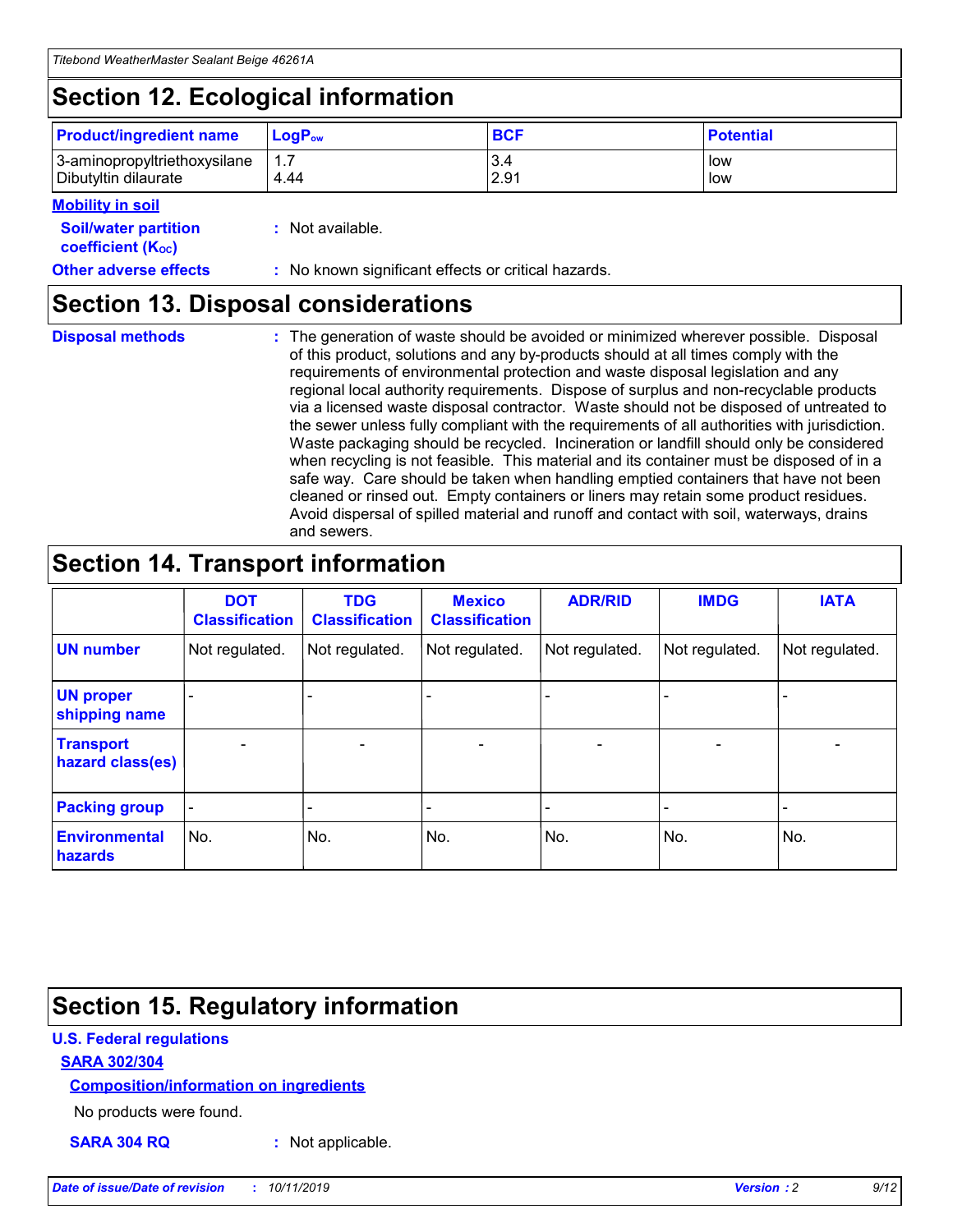# **Section 15. Regulatory information**

#### **SARA 311/312**

**Classification :** EYE IRRITATION - Category 2B SKIN SENSITIZATION - Category 1 TOXIC TO REPRODUCTION (Fertility) - Category 1B TOXIC TO REPRODUCTION (Unborn child) - Category 1B

#### **Composition/information on ingredients**

| <b>Name</b>                  | $\frac{9}{6}$ | <b>Classification</b>                                                                                            |
|------------------------------|---------------|------------------------------------------------------------------------------------------------------------------|
| 3-aminopropyltriethoxysilane | $\leq$ 3      | <b>FLAMMABLE LIQUIDS - Category 4</b><br><b>ACUTE TOXICITY (oral) - Category 4</b>                               |
|                              |               | SKIN IRRITATION - Category 2<br>EYE IRRITATION - Category 2A                                                     |
| Dibutyltin dilaurate         | ≤0.3          | ACUTE TOXICITY (oral) - Category 3<br>SKIN CORROSION - Category 1C                                               |
|                              |               | SERIOUS EYE DAMAGE - Category 1<br>SKIN SENSITIZATION - Category 1<br><b>GERM CELL MUTAGENICITY - Category 2</b> |
|                              |               | TOXIC TO REPRODUCTION (Fertility) - Category 1B<br>TOXIC TO REPRODUCTION (Unborn child) - Category 1B            |
|                              |               | SPECIFIC TARGET ORGAN TOXICITY (REPEATED<br>EXPOSURE) (respiratory system) - Category 1                          |

#### **State regulations**

| <b>Massachusetts</b> | : None of the components are listed. |
|----------------------|--------------------------------------|
| <b>New York</b>      | : None of the components are listed. |
| <b>New Jersey</b>    | : None of the components are listed. |
| <b>Pennsylvania</b>  | : None of the components are listed. |

#### **California Prop. 65**

**A** WARNING: This product can expose you to methanol, which is known to the State of California to cause birth defects or other reproductive harm. For more information go to www.P65Warnings.ca.gov.

| <b>Ingredient name</b> | No significant risk Maximum<br>level | acceptable dosage<br>level |
|------------------------|--------------------------------------|----------------------------|
| methanol               |                                      | Yes.                       |

#### **International regulations**

**Chemical Weapon Convention List Schedules I, II & III Chemicals** Not listed.

#### **Montreal Protocol**

Not listed.

#### **Stockholm Convention on Persistent Organic Pollutants**

Not listed.

## **UNECE Aarhus Protocol on POPs and Heavy Metals**

Not listed.

#### **Inventory list**

## **China :** All components are listed or exempted.

#### **United States TSCA 8(b) inventory :** All components are active or exempted.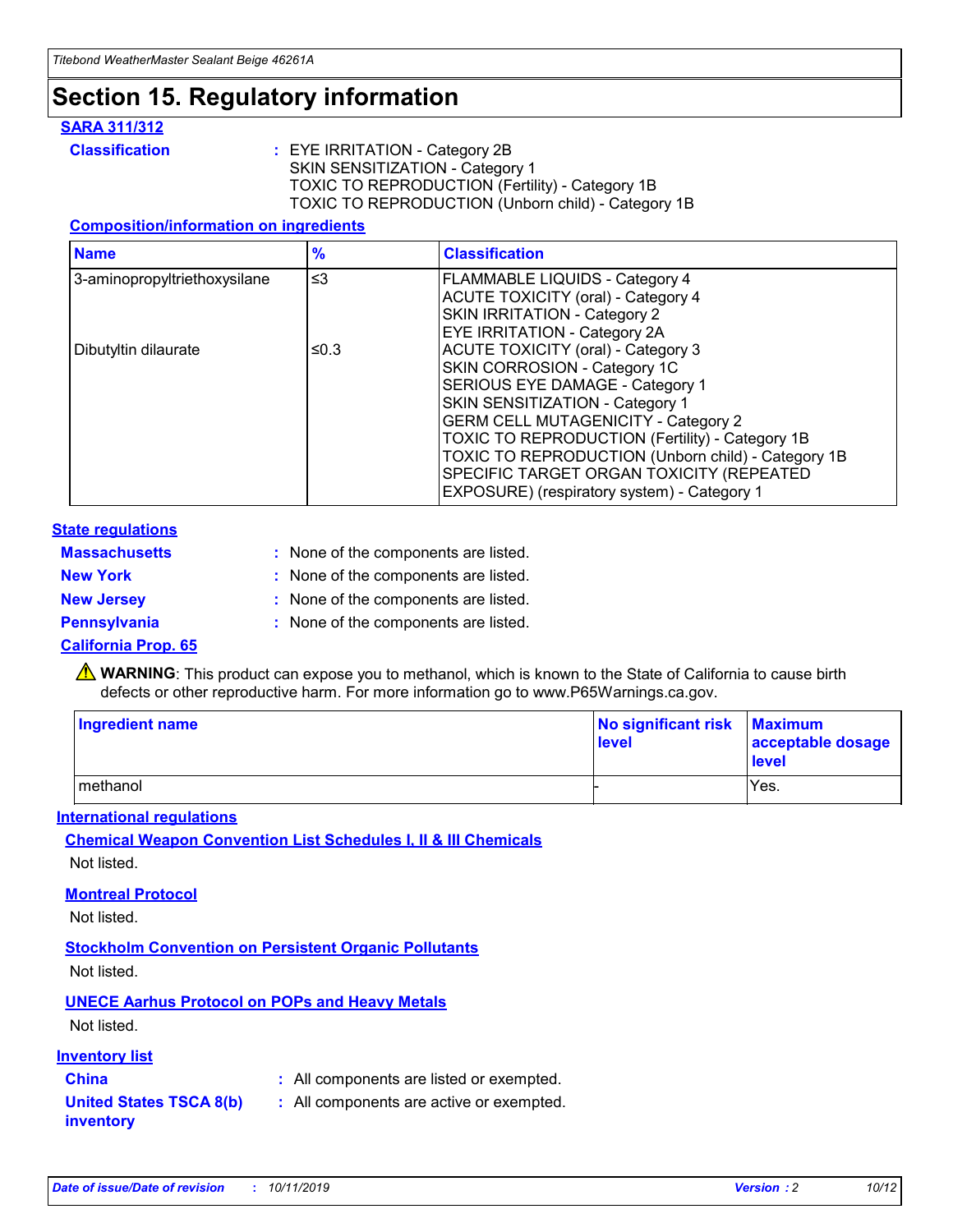# **Section 16. Other information**

**Hazardous Material Information System (U.S.A.)**



**Caution: HMIS® ratings are based on a 0-4 rating scale, with 0 representing minimal hazards or risks, and 4 representing significant hazards or risks. Although HMIS® ratings and the associated label are not required on SDSs or products leaving a facility under 29 CFR 1910.1200, the preparer may choose to provide them. HMIS® ratings are to be used with a fully implemented HMIS® program. HMIS® is a registered trademark and service mark of the American Coatings Association, Inc.**

**The customer is responsible for determining the PPE code for this material. For more information on HMIS® Personal Protective Equipment (PPE) codes, consult the HMIS® Implementation Manual.**

#### **National Fire Protection Association (U.S.A.)**



**Reprinted with permission from NFPA 704-2001, Identification of the Hazards of Materials for Emergency Response Copyright ©1997, National Fire Protection Association, Quincy, MA 02269. This reprinted material is not the complete and official position of the National Fire Protection Association, on the referenced subject which is represented only by the standard in its entirety.**

**Copyright ©2001, National Fire Protection Association, Quincy, MA 02269. This warning system is intended to be interpreted and applied only by properly trained individuals to identify fire, health and reactivity hazards of chemicals. The user is referred to certain limited number of chemicals with recommended classifications in NFPA 49 and NFPA 325, which would be used as a guideline only. Whether the chemicals are classified by NFPA or not, anyone using the 704 systems to classify chemicals does so at their own risk.**

**Procedure used to derive the classification**

| <b>Classification</b>                                                                                                                                                    |                                                                                                                                                  | <b>Justification</b>                                                                                                                                                                                                                                                                                                                                                                                                 |  |
|--------------------------------------------------------------------------------------------------------------------------------------------------------------------------|--------------------------------------------------------------------------------------------------------------------------------------------------|----------------------------------------------------------------------------------------------------------------------------------------------------------------------------------------------------------------------------------------------------------------------------------------------------------------------------------------------------------------------------------------------------------------------|--|
| EYE IRRITATION - Category 2B<br>SKIN SENSITIZATION - Category 1<br>TOXIC TO REPRODUCTION (Fertility) - Category 1B<br>TOXIC TO REPRODUCTION (Unborn child) - Category 1B |                                                                                                                                                  | Expert judgment<br>Expert judgment<br>Expert judgment<br>Expert judgment                                                                                                                                                                                                                                                                                                                                             |  |
| <b>History</b>                                                                                                                                                           |                                                                                                                                                  |                                                                                                                                                                                                                                                                                                                                                                                                                      |  |
| Date of printing                                                                                                                                                         | : 4/22/2022                                                                                                                                      |                                                                                                                                                                                                                                                                                                                                                                                                                      |  |
| Date of issue/Date of<br>revision                                                                                                                                        | : 10/11/2019                                                                                                                                     |                                                                                                                                                                                                                                                                                                                                                                                                                      |  |
| Date of previous issue                                                                                                                                                   | : 10/16/2020                                                                                                                                     |                                                                                                                                                                                                                                                                                                                                                                                                                      |  |
| <b>Version</b>                                                                                                                                                           | $\therefore$ 2                                                                                                                                   |                                                                                                                                                                                                                                                                                                                                                                                                                      |  |
| <b>Key to abbreviations</b>                                                                                                                                              | $\therefore$ ATE = Acute Toxicity Estimate<br><b>BCF</b> = Bioconcentration Factor<br>IBC = Intermediate Bulk Container<br>$UN = United Nations$ | GHS = Globally Harmonized System of Classification and Labelling of Chemicals<br>IATA = International Air Transport Association<br><b>IMDG = International Maritime Dangerous Goods</b><br>LogPow = logarithm of the octanol/water partition coefficient<br>MARPOL = International Convention for the Prevention of Pollution From Ships, 1973<br>as modified by the Protocol of 1978. ("Marpol" = marine pollution) |  |